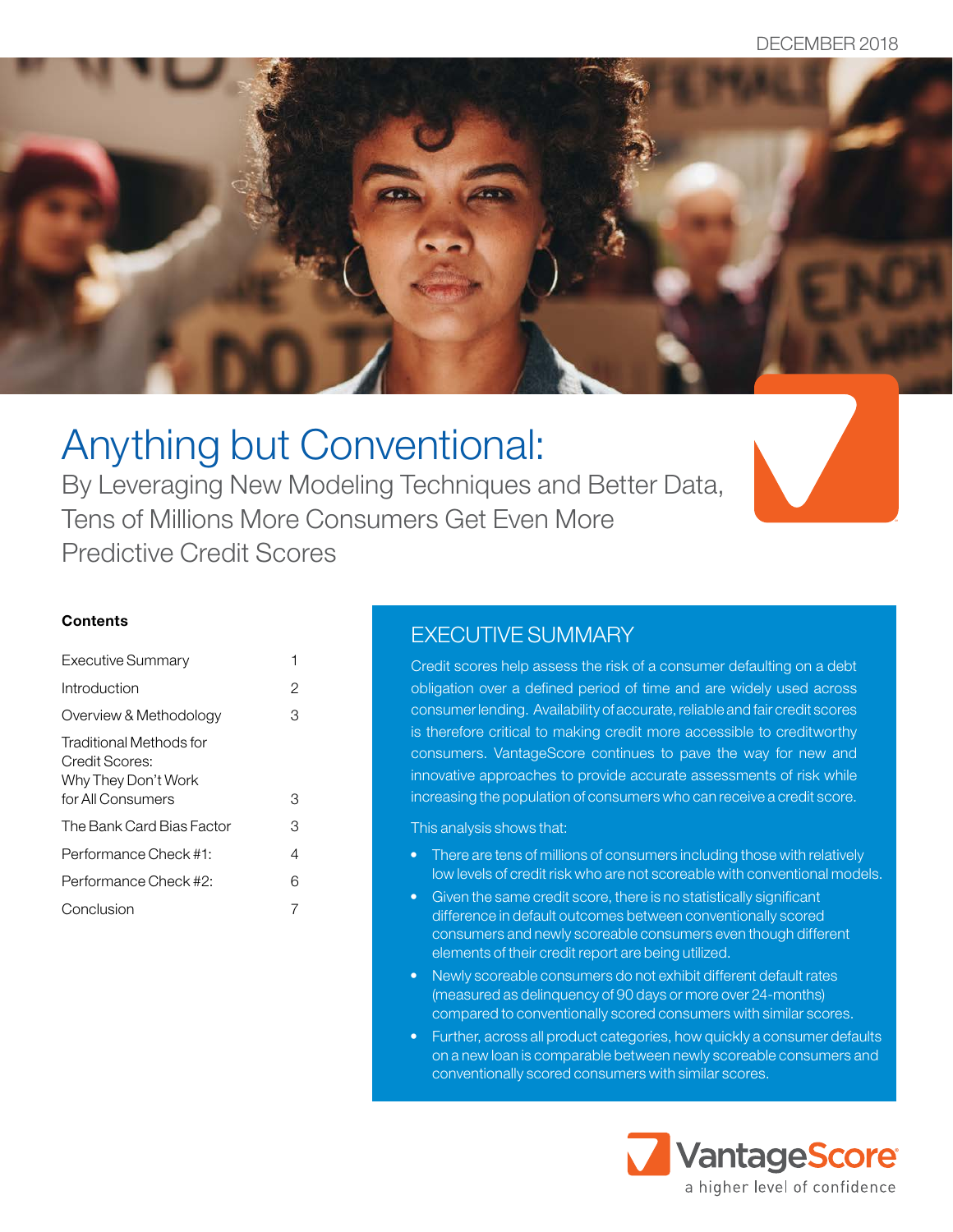# <span id="page-1-0"></span>INTRODUCTION

Approximately 40 million consumers are labeled "unscoreable" (often referred to as "credit invisibles")<sup>1</sup> and become credit marginalized due to their unconventional (or lack of repeated and/or regular) use of credit. Some are penalized by conventional scoring models because they prudently avoid constant use of credit. Traditional credit calculations are based on methods from more than 30 years ago when computing and data systems were slower and the math involved in scoring consumers required more simplistic calculations to measure credit risk.

Traditional credit measurement primarily focused on simple aggregated calculations (e.g., utilization, balances, age of credit and missed payments) driven by credit card data to develop the credit score model and did not examine deeper multidimensional characteristics.

There is a myth in the consumer credit world that only recent and repeated credit users can be reliably scored. This use of credit is restricted mainly to regular credit card or bankcard data. Yet many other forms of credit such as department store (i.e., private label) credit cards, installment loans (e.g., auto loans, personal loans, student loans and mortgages) are not necessarily evaluated around regular, repeated use. These trades are still on a credit report and hold valuable insights to a consumer's credit history but cannot always be captured by traditional measures. These loans quickly fall out of credit score calculations once they are closed or go dormant, even with successfully completed payment histories intact.

Today more modern methods are at the fingertips of data scientists. These include machine learning and distributed computing environments, which enable risk modelers the ability to analyze thousands of multi-dimensional attributes quickly and develop accurate assessments that traditional methods simply overlook, causing approximately 40 million consumers to become "invisible."

So, are these 40 million consumers truly unscoreable or are traditional methods (employed over 30 years ago) a marginalizing driver for this particular population?

The purpose of this paper is not to re-visit how to score all consumers but to demonstrate that by using modern data and methodologies, model developers can now accurately assess creditworthiness for the unscoreable consumer. Critics and skeptics naively assert that is a "loosening of standards" or "race to the bottom" but their misguided assertions miss the point.

Newer modeling techniques do not try to squeeze a round peg into a square hole in order to score more people. Instead, these modern methods allow data scientists to consider thousands of multi-dimensional credit data relationships and identify the strongest attributes necessary to accurately assess a consumer's creditworthiness.

*1 The VantageScore 4.0 model allows lenders to accurately assess approximately 40 million more consumers than conventional models.*



Today more modern methods are at the fingertips of data scientists. These include machine learning and distributed computing environments, which enable risk modelers the ability to analyze thousands of multidimensional attributes quickly and develop accurate assessments that traditional methods simply overlook, causing approximately 40 million consumers to become "invisible."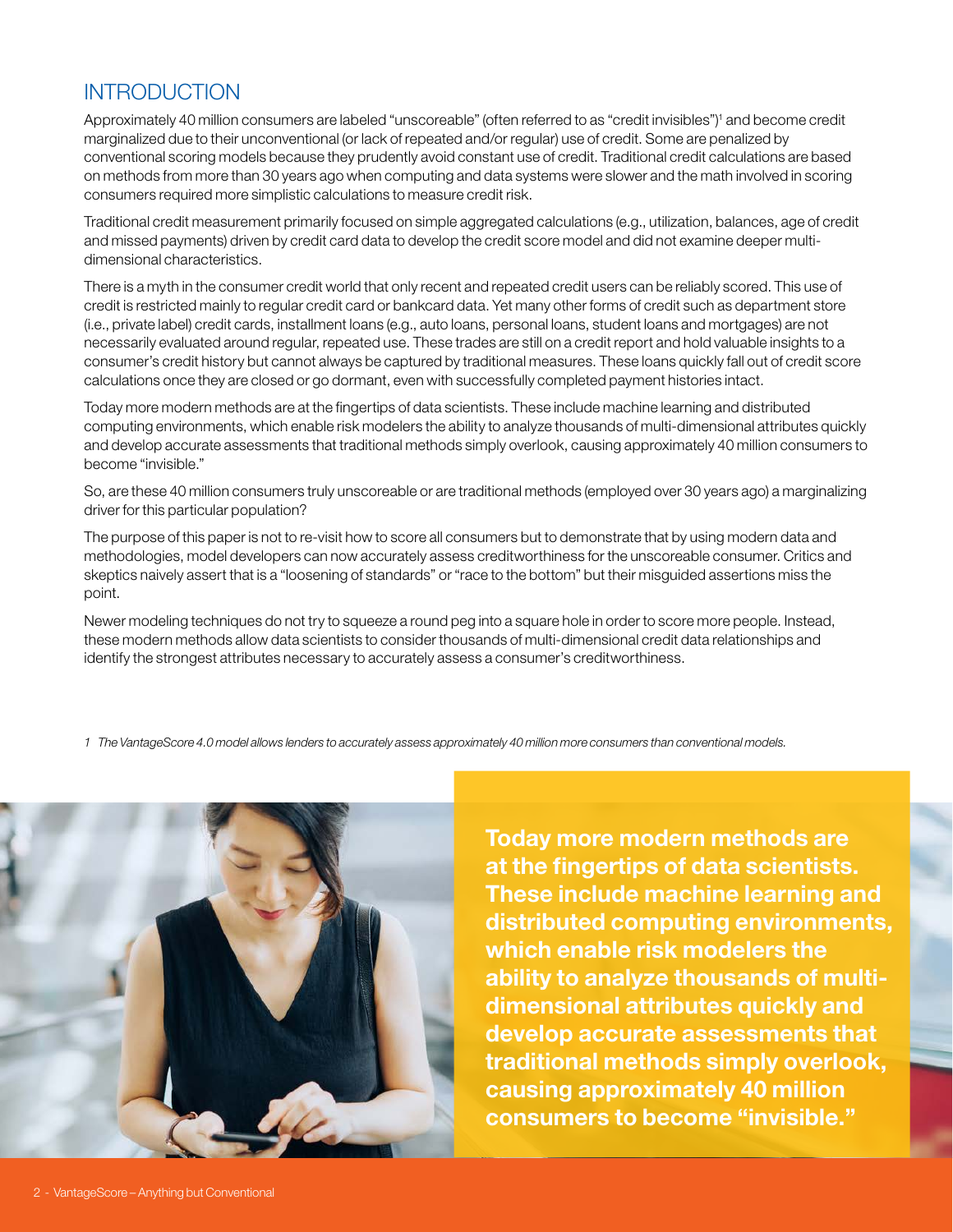# <span id="page-2-0"></span>OVERVIEW & METHODOLOGY

This white paper examines the effectiveness of new methods aimed at assessing the traditionally "unscoreable" consumers and addresses the myth that only traditional measures of credit risk can effectively determine creditworthiness. VantageScore 4.0, the most recently introduced credit scoring model by VantageScore Solutions, utilizes machine learning techniques in order to develop attributes aimed at scoring those that fail to meet conventional scoring modeling criteria.<sup>2</sup> The results in this white paper show that newer methods achieve similar prediction accuracy compared with conventional models when measuring credit behavior over the standard 24-month period.

To assess how modern credit score modeling techniques compare with conventional scoring techniques, this analysis uses VantageScore's most recent validation data from 15 million randomly selected and anonymized credit reports in the 2015- 2017 timeframe from the three national credit reporting agencies and examines the payment behaviors.

The analysis compares the bad rates (or loan default), as defined as 90 days or more past due (90+ DPD) on accounts, over a 24-month period and shows that both conventional and unconventional credit scores are unbiased. In other words, consumers in a given score range show similar risk of default regardless of how their score was calculated.

# TRADITIONAL METHODS FOR CREDIT SCORES: WHY THEY DON'T WORK FOR ALL CONSUMERS

You've likely heard of the old adage: You can't fit a square peg into a round hole. Yet, for approximately 40 million consumers in the United States, this adage translates to "you can't get a credit score because your credit use doesn't fit our model architecture." Many years ago, when credit scoring models were originally developed, there was a hard rule implemented to credit data that stated 'only use trades that have been reported within the past six months' for developing attributes (or characteristics) regarding balances and credit usage. The data below show that this rule only works well on general credit card data.

Figure 1 shows the extent to which tradelines are reported over a 24-month timeframe. While there is some decline in report activity going farther back than six months, there is still valuable data to leverage.

### Figure 1: Latest Reported Activity on Tradelines Open 24-Months Earlier

|                 |                | <b>By Industry</b> |                 |          |             |        |  |
|-----------------|----------------|--------------------|-----------------|----------|-------------|--------|--|
| Months reported | <b>Overall</b> | Auto               | <b>Bankcard</b> | Mortgage | Installment | Retail |  |
| <6 months       | 82.6%          | 70.8%              | 87.7%           | 82.0%    | 74.1%       | 77.0%  |  |
| 6-24 months     | 17.4%          | 29.2%              | 12.3%           | 18.0%    | 25.9%       | 23.0%  |  |

Any information from tradelines with the last reported activity older than six months are cut away and discarded from a conventional model, leaving many consumers unscoreable, especially those who choose to use revolving credit sparingly.

For example, an auto tradeline that a consumer has successfully paid off five months ago is acknowledged by a traditional scoring model but it is removed after seven months. The information that the "worst status" was clean (i.e., the entire loan was paid off) still provides predictive value as it signals positive credit behavior.

### THE BANK CARD BIAS FACTOR

A closer inspection by product type shows large discrepancies in terms of recently reported activities. Bankcards have the highest rates of recently reported activity. Roughly only one in eight of these tradelines are not reported within six months. As a result, most traditional credit scoring models have weighed heavily on bankcard specific activities when assessing credit risk. This is an inherent bias towards a specific product type that many consumers may choose to not regularly use.

All other product types have a higher percentage of the tradelines with the latest report longer than six months ago. Auto and installment loans have more than 25 percent of tradelines with activity more than six months ago, causing them to be removed from traditional credit score model calculations.

*<sup>2</sup> VantageScore 4.0 applied specific machine learning techniques on credit data to determine how to evaluate the traditionally unscoreable consumer. For more information, read a companion white paper ["Scoring Credit Invisibles – Using Machine Learning Techniques to Score Consumers with](https://www.vantagescore.com/resource/174/scoring-credit-invisibles-using-machine-learning-techniques)  [Sparse Credit Histories."](https://www.vantagescore.com/resource/174/scoring-credit-invisibles-using-machine-learning-techniques)*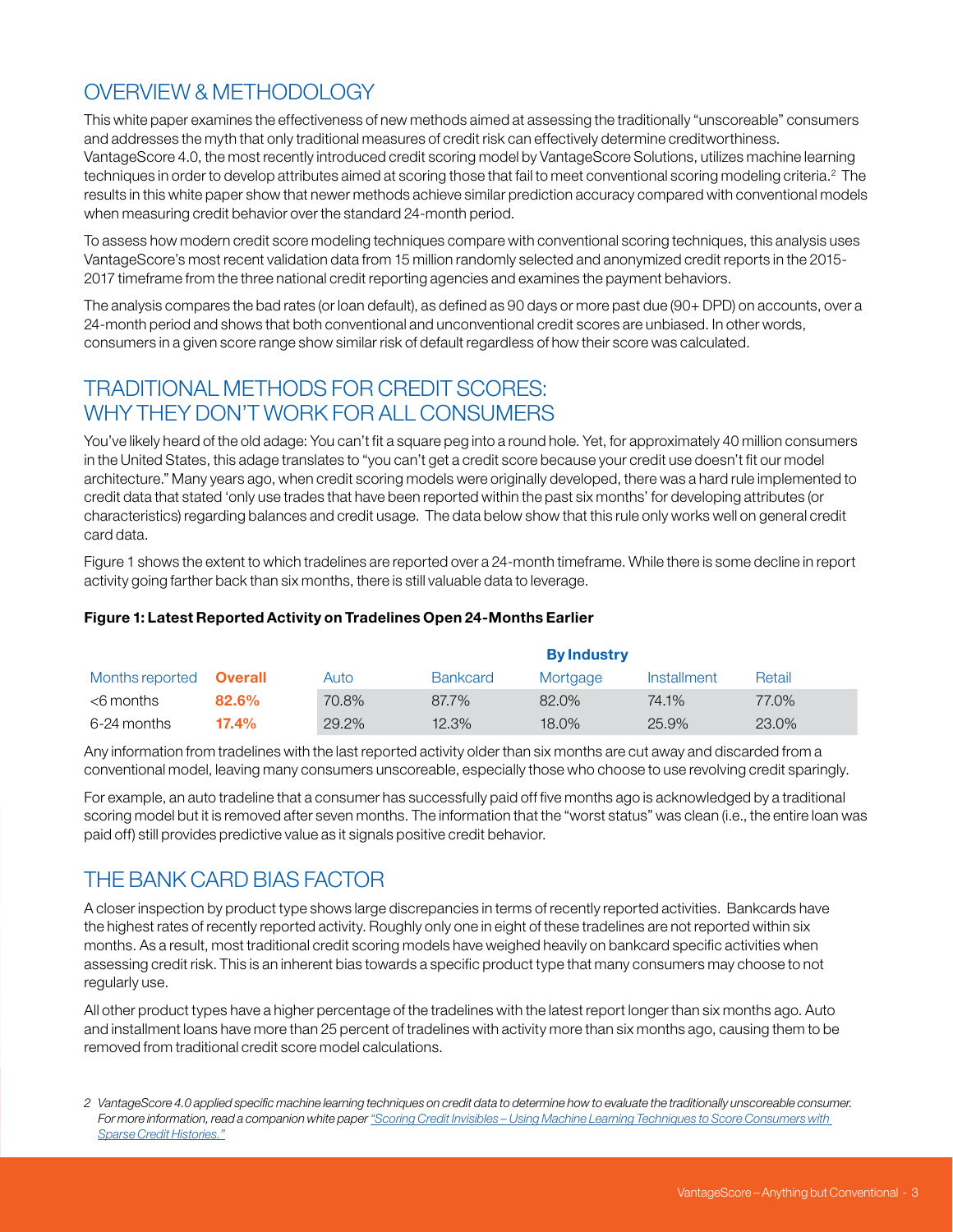<span id="page-3-0"></span>This begs the following question: should all tradelines be treated identically when evaluating credit? Installment loans, such as auto loans, have a fixed term and set payment amounts and, as a result, show different behaviors compared to credit cards. Given this, it does not make intuitive sense that all tradelines be treated by scoring models in the same way.

Indeed, successful management of an installment loan obligation presents insights into how a consumer has managed loans in the past. Bankcard data highlights other features such as flexibility of payment and credit line management, but these behaviors do not exist in other types of loans. Setting an arbitrary 6-month cut-off leading to removal of trades containing valuable information without any empirical justification other than "that's how it was done originally" means there is no room for enhancement.

Modern data modelling techniques and computational resources have evolved dramatically since 30-plus years ago. Methods involving machine learning routines allow modelers to quickly consider highly complex data interactions that would have been previously unimaginable to analyze. Using modern data methods to unearth previously unconsidered relationships in credit data seems a natural choice to improve credit scoring to all consumers.

# PERFORMANCE CHECK #1:

### How Do Default Rates of Unconventionally Scored Consumers Compare with Conventionally Scored Consumers?

A credit score model should be able to measure and rank-order the default risk of loans in a lender's portfolio. The expectation of a risk manager is that a credit score accurately evaluates the likelihood that a consumer will default over a given time frame. High- risk borrowers receive low scores and low-risk borrowers receive high scores.

So how does one show that a credit score is doing an accurate job when assessing whether a set of consumers will default, on their debts?

When building a credit score model, data scientists typically create segments that combine to make a single scoring model. These segments must be aligned on their default "odds" to create a single score distribution. This means a score, say of 660, estimates the same "odds" of default for consumers regardless of which segment their scores come from. For example, taking the machine learning-driven segments and aligning the "odds" of default to the conventionally built segments ensures that the assessed default risk is consistent across both segments.

Default, in VantageScore 4.0's case, is an account that is 90+ Days Past Due (DPD) in the next 24 months. Figure 2 shows the overall score distribution for VantageScore 4.0 and differentiates where the newly scored, or unconventionally scored, consumers fall in the overall score distribution.

### Figure 2: VantageScore 4.0 Score Distribution by Consumer Type



### VantageScore 4.0 Score Distribution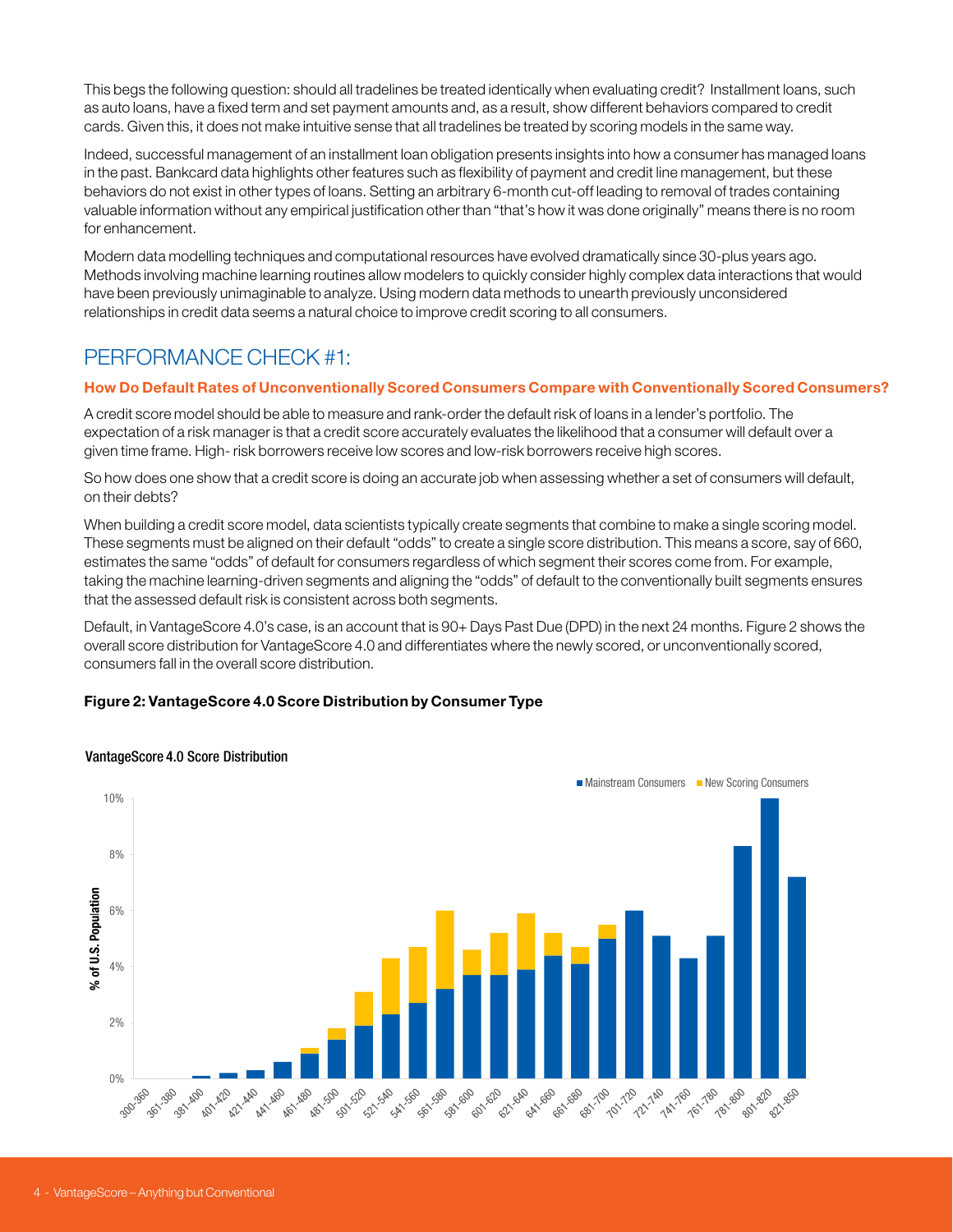<span id="page-4-0"></span>The fundamental consideration for a credit score model to work, regardless of how the score is calculated, is that it treats all consumers fairly. In other words, if two consumers have the same credit score, yet their scores are calculated using different elements of their credit report, the outcomes for both consumers should be unbiased when they get a loan. This means that given both consumers have the same score and open a new loan or continue to use an existing open loan, all else equal, the likelihood of default should be the same for both consumers.

How do you demonstrate that the credit scores are unbiased, or will achieve the same outcome? To further explore, read companion white paper ["Testing Credit Scoring Models for Statistical Bias: Ushering a New Era of Transparency".](https://www.vantagescore.com/resource/249/testing-credit-scoring-models-statistical-bias-ushering-new) As part of VantageScore's annual validation process, a statistical bias test is used to determine if consumers from different ethnicities are impacted differently when scored by VantageScore. The test determines the default rate curve (a representation of the relationship between credit score and default rate) for each ethnic group and then compares it to that of the overall population to see if there is statistical bias. The results of this test demonstrate that VantageScore has no inherent bias when assessing credit risk for minorities; meaning, regardless of an individual consumer's ethnic background, his/her credit score measures the same risk.

This same test can be used to assess whether unconventionally scored consumers are "treated the same" as conventionally scored consumers. If the two default rate curves for conventionally scored and unconventionally scored consumers, respectively, do not show a statistically significant difference, it can be concluded that there is no bias. The statistical bias test can be depicted graphically by building "confidence intervals" to determine if one curve is significantly different from the other. If the tested curve, in this case the unconventionally scored curve, stays within the confidence intervals, then the two curves are statistically unbiased and measure the risk similarly.





#### Statistical Bias: Default Profiles of Conventional vs. Unconventional with confidence intervals

Figure 3 shows that the default curve for unconventionally scored consumers (solid blue line) never goes above or below the confidence intervals of the default curve for unconventionally scored consumers. This indicates that unconventional consumers do not have different default rates compared to conventionally scored consumers. Although there are minor differences, these are statistically not significant and are well within acceptable limits. In other words, there are no fundamental differences in default outcomes for either type of consumer given the same credit score, regardless of which model is used.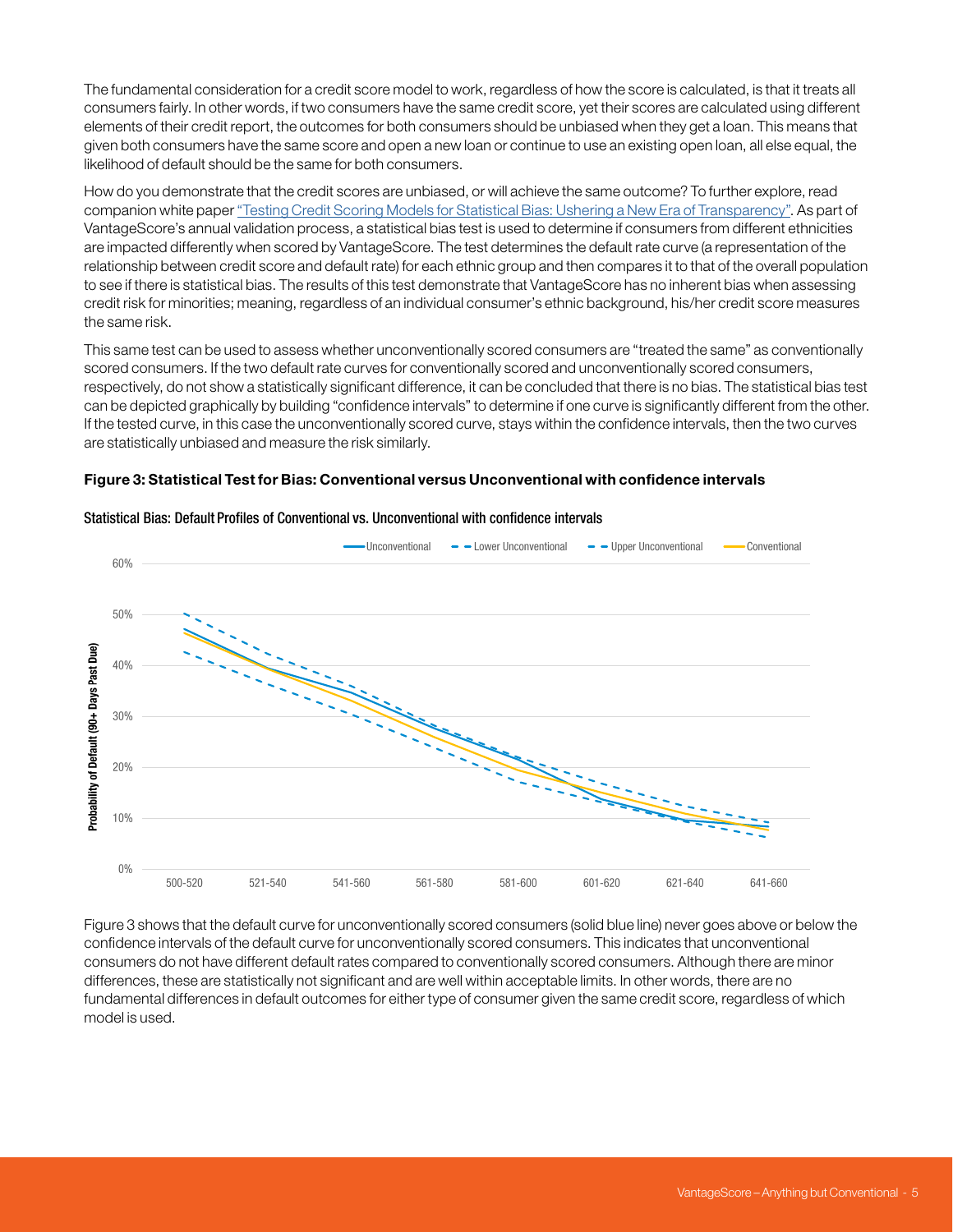# <span id="page-5-0"></span>PERFORMANCE CHECK #2:

#### Do Newly Scoreable Consumers Default at a Quicker Rate than Conventionally Scored Consumers?

As demonstrated previously, over a standard period of time, 24 months, the rate at which unconventional consumers default on a loan is similar to the rate for conventional consumers with the same score.

Still, lenders may be concerned that these consumers may, on average, default at a much quicker rate after obtaining a new loan. To evaluate this concern, the following analysis tracks the first year of activity on a new account to see if unconventional consumers do exhibit faster missed payment activity versus their conventionally scored counterparts.

Figures 4a-4d show, by 20-point score bands ranging from 600 to 680 (illustrative of where new account origination activity occurs), the first 30 DPD for both conventionally (yellow line) and unconventionally (blue line) scored consumers.3

#### Figures 4a-4d



In all instances, both conventionally scored consumers and unconventionally scored consumers exhibit similar payment behavior within the first year of acquiring a loan. In other words, unconventionally scored consumers do not default quicker or exhibit an increased risk when opening and paying new loans.

*3 Data includes a cross section of different loan types including auto, credit card, mortgage, etc.*